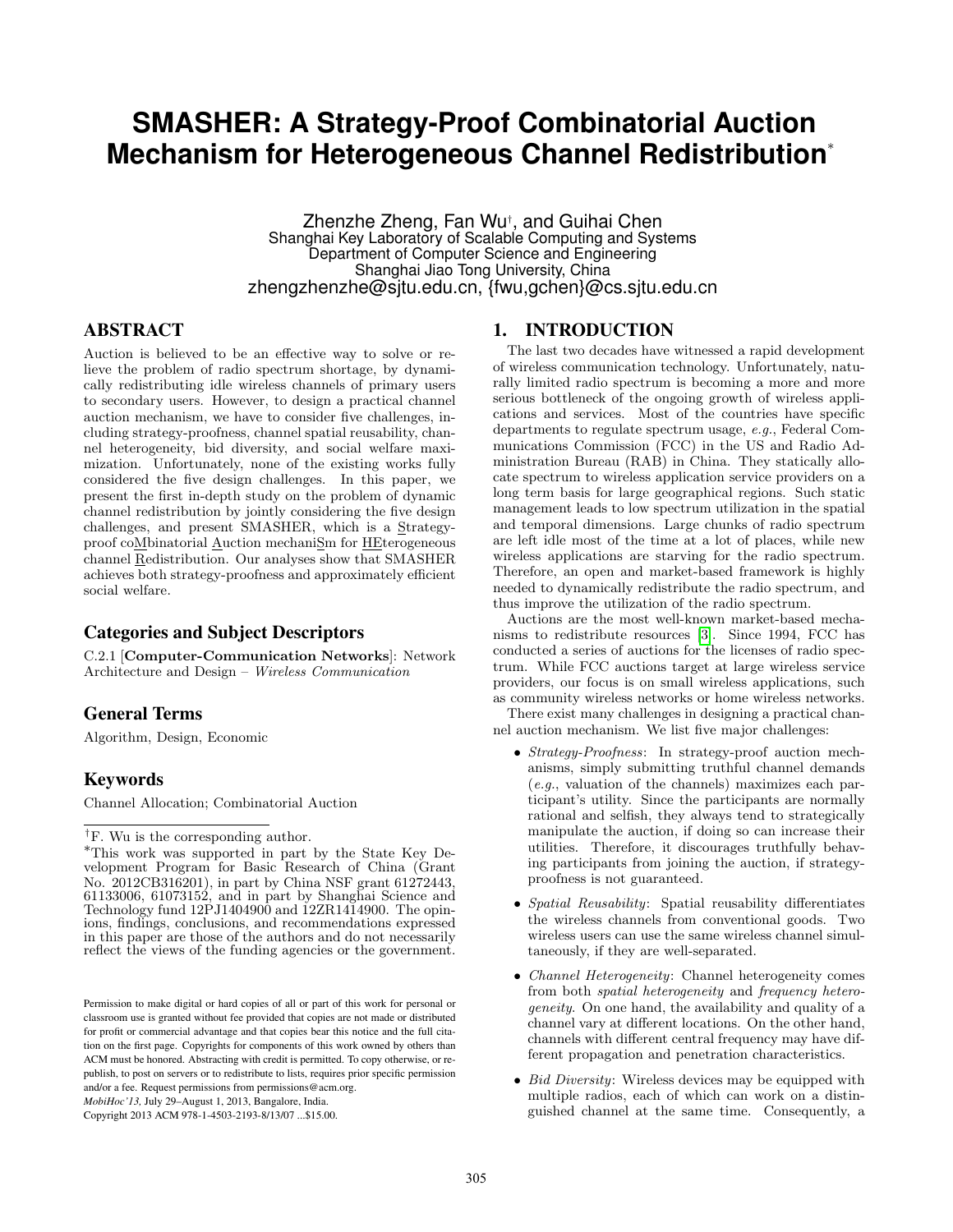wireless user may request multiple bundles of channels, according to her quality of service requirement. Buyers have higher opportunities to obtain channels by submitting diverse bids, which makes the channel redistribution more flexible. Therefore, it is necessary to allow users to express diverse demands for channels.

• Social Welfare: The objective of any auction is to maximize social welfare, which is the sum of the auction winners' valuations of the allocated goods.

A number of related works  $(e.g., [1, 2, 4-6, 8-10])$  $(e.g., [1, 2, 4-6, 8-10])$  $(e.g., [1, 2, 4-6, 8-10])$  $(e.g., [1, 2, 4-6, 8-10])$  $(e.g., [1, 2, 4-6, 8-10])$  $(e.g., [1, 2, 4-6, 8-10])$  $(e.g., [1, 2, 4-6, 8-10])$  exist in the literature. Unfortunately, none of these works fully consider the five design challenges. Some of strategy-proof channel auction mechanisms (e.g., VEARITAS [\[8\]](#page-3-5), TRUST [\[9\]](#page-3-7), SMALL [\[5\]](#page-3-8)) consider channel spatial reusability, but only work when the trading channels are homogenous. Two recent works TAHES [\[2\]](#page-3-2) and CRWDP [\[1\]](#page-3-1) consider channels' heterogeneity, but TAHES restricts each user to bid for a single channel while CRWDP ignores the spatial reusability of channels.

In this paper, we conduct an in-depth study on the problem of dynamic channel redistribution by jointly considering the five design challenges, and present SMASHER, which is a Strategy-proof coMbinatorial Auction mechaniSm for HEterogeneous channel Redistribution. SMASHER is a novel combinatorial auction mechanism for indivisible heterogeneous channel redistribution, and achieves both strategyproofness and approximately efficient social welfare.

We make the following contributions in this paper:

- First, we present a general model of combinatorial auction for heterogeneous channel redistribution. The auction model is powerful enough to express channel spatial reusability and heterogeneity, as well as bid diversity.
- Second, we introduce the concept of *virtual channel* to capture the conflict of channel usage among different auction participants. By using virtual channels, we transform the problem of heterogeneous channel allocation to a classic multi-unit combinatorial auction.
- Third, we propose SMASHER, which is a combinatorial auction mechanism for heterogeneous channel redistribution, achieving both strategy-proofness and approximately efficient social welfare.

# 2. PRELIMINARIES AND PROBLEM FOR-MULATION

In this section, we present the auction model for the problem of heterogeneous channel allocation.

# 2.1 Auction Model

We consider a static scenario, in which there is a primary spectrum user, called "seller", who wants to lease out her temporarily unused wireless channels, and some secondary users (e.g., WiFi access points), called "buyers", who want to lease channels to provide services to their customers at certain quality of service (QoS). We consider that the channels for leasing are heterogeneous, and thus the buyers have their own preference over the channels due to spatial variance (e.g., background noise, temperature, and landform). Since wireless devices can be equipped with multiple radios, the buyers may request more than one channel according to their requirements of QoS. Considering the diversity of QoS demand and heterogeneity of the channels, we allow the buyers to submit multiple channel requests, among which one of the requests can be granted. We assume that the buyers have uniform valuation over any of their channel requests, because the buyers' requirement of QoS can be satisfied if one of their requested bundles is allocated. Different from the allocation of traditional goods, wireless channels can be spatially reused, meaning that well-separated buyers can work on the same channel simultaneously, if they do not have interference between each other.

We model the process of heterogeneous channel redistribution as a sealed-bid combinatorial auction, in which buyers simultaneously submit their demands for channels to a trustworthy auctioneer, such that no buyer can know other participants' information. The auctioneer makes the decision on channel allocation and the charge to each winner. We denote the set of orthogonal and heterogeneous channels for leasing by  $\mathbb{C} \triangleq \{c_1, c_2, \ldots, c_m\}$ , and the set of buyers by  $\mathbb{N} \triangleq \{1, 2, \ldots, n\}$ . We list useful notations in our model of combinatorial channel auction as follows:

Channel Request  $R_i$ : Each buyer  $i \in \mathbb{N}$  submits a vector of requested channel bundles  $R_i \triangleq (S_i^1, S_i^2, \ldots, S_i^K)$  to the auctioneer. Any channel bundle  $S_i^j \subseteq \mathbb{C}, 1 \leq j \leq K$  can satisfy her QoS. We assume that buyer's request is strict, meaning that the buyer is only interested in winning a whole bundle  $S_i^j$  in her request vector. We call a buyer, who submits a request vector of  $K$  channel bundles, and is interested in winning one of the bundles, as K-minded buyer. If  $K = 1$ , then the buyer is single-minded. Note that our auction model is a generalization of existing models with single-minded buyers (e.g., [\[1,](#page-3-1)2]). We denote the channel request vector  $\vec{\mathbb{R}}$  of all the buyers as  $\mathbb{R} \triangleq (R_1, R_2, \ldots, R_n)$ .

Valuation  $v_i$ : Each buyer  $i \in \mathbb{N}$  has an uniform valuation  $v_i$  over any requested channel bundles in  $R_i$ . Here,  $v_i$  is the private information of the buyer  $i$ . This is also known as type in mechanism design. We denote the valuation vector  $\vec{\mathbb{V}}$  of all the buyers as  $\vec{\mathbb{V}} \triangleq (v_1, v_2, \ldots, v_n)$ .

Bid  $b_i$ : Each buyer  $i \in \mathbb{N}$  submits a bid  $b_i$  to the auctioneer, meaning that if she wins any channel bundle  $S_i^j$ , she would like to pay no more than  $b_i$  for it. Here, the bid  $b_i$ may not necessarily be equal to her valuation  $v_i$ . Let vector  $\vec{\mathbb{B}}$  represent the bids of all the buyers  $\vec{\mathbb{B}} \triangleq (b_1, b_2, \ldots, b_n).$ 

*Clearing price*  $p_i$ : The auctioneer charges each winning buyer  $i \in \mathbb{N}$  a clearing price  $p_i$ . The loser in the auction is free of any charge. We use vector  $\vec{\mathbb{P}} \triangleq (p_1, p_2, \ldots, p_n)$  to represent the clearing prices of all the buyers.

Utility  $u_i$ : The utility of a buyer  $i \in \mathbb{N}$  in the auction is defined as the difference between her valuation on the bundle of channels she wins and her clearing price  $p_i$ :

$$
u_i \triangleq v_i - p_i. \tag{1}
$$

We consider that the buyers are rational and selfish, thus their goals are to maximize their own utilities. In contrast to the buyers, the auctioneer's objective is to maximize social welfare. Here social welfare is defined as follows:

DEFINITION 1 (SOCIAL WELFARE). The social welfare in a channel auction is the sum of winning buyers' valuations on their allocated bundles of channels, i.e.,

$$
SW \triangleq \sum_{i \in W} v_i,\tag{2}
$$

where  $W$  is the set of winners.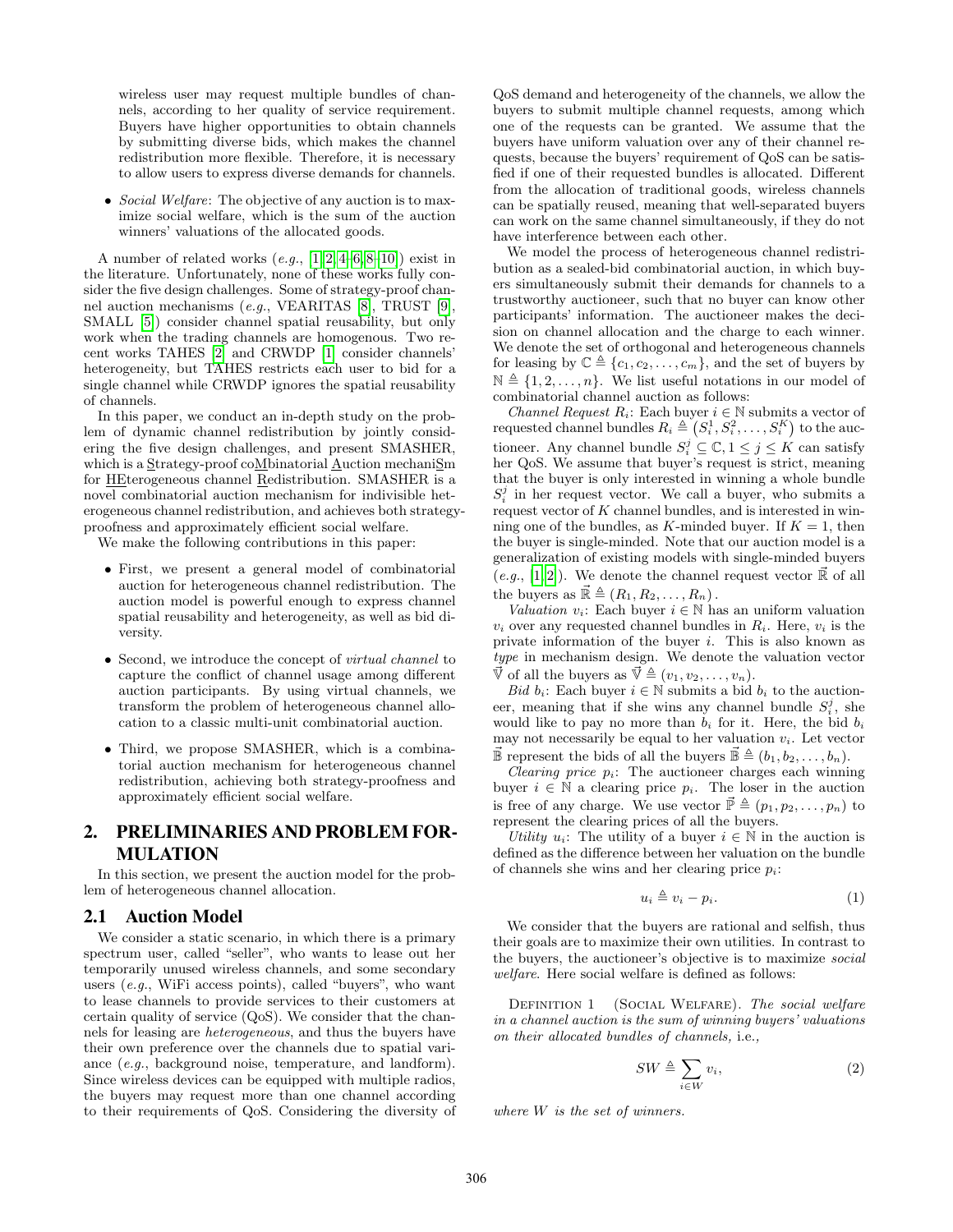In this paper, we assume that buyers do not collude with each other and do not cheat about their channel bundles, while leaving these problems to our future works.

# 3. MULTI-UNIT COMBINATORIAL CHAN-NEL AUCTION

Different from existing works on strategy-proof channel allocation, we introduce a novel concept of virtual channel to represent the conflict of channel usage among the buyers. By introducing virtual channels, we transform the problem of heterogeneous channel allocation to a classic multi-unit combinatorial auction.

#### <span id="page-2-1"></span>3.1 Virtual Channel

We introduce *virtual channel* to capture the interference among the buyers on different channels. Specifically, a virtual channel  $vc_{i,j}^k$  denotes that the buyer i and the buyer j may cause interference between each other on channel  $c_k$ , and thus they cannot work on channel  $c_k$  simultaneously. Since virtual channel  $vc_{i,j}^k$  represents the exclusive usage of channel  $c_k$  between the buyer i and j, its quantity is set to 1. When virtual channel  $vc_{i,j}^k$  is added to the requested bundle(s) that contains channel  $c_k$  from the buyer i and j, at most one of the requests containing channel  $c_k$  from the two buyers can be granted. Consequently, the exclusive usage of channel  $c_k$  between the buyer i and j is guaranteed. We present the definition of virtual channel as follows.

DEFINITION 2 (VIRTUAL CHANNEL). There is a virtual channel  $vc_{i,j}^k$ , if the buyer i and buyer j are within the interference range of each other on channel  $c_k$ .

In most of existing works on channel auction, a single conflict graph is used to represent the interference among buyers. However, in the case of heterogeneous channels, each channel may have a distinctive conflict graph. Let  $G_k \triangleq (O_k, E_k)$  denote the conflict graph on channel  $c_k$ , where  $O_k \subseteq \mathbb{N}$  is the set of buyers who can access channel  $c_k$ , and each edge  $(i, j) \in E_k$  represents the interference between the buyer  $i$  and  $j$  on channel  $c_k$ .

Since conflict graph is commonly assumed to be available in wireless networks, we construct the virtual channel from conflict graph. We create a virtual channel  $vc_{i,j}^k$ , if there is an edge between the buyer i and j in conflict graph  $G_k$ , and append  $vc_{i,j}^k$  to the requested bundle(s) containing channel  $c_k$  from the buyer i and j, while remaining the corresponding bids unchanged. Let VC be the set of virtual channels and  $\mathbb{R}^{\prime}$  be the vector of updated requests with virtual channels.

#### <span id="page-2-0"></span>3.2 Multi-Unit Combinatorial Auction

Given the virtual channel introduced in last section, we are ready to transform the problem of heterogenous channel allocation to a classic multi-unit combinatorial auction.

The goods in the multi-unit combinatorial auction are the channels and virtual channels. The quantities of each channel  $c_k \in \mathbb{C}$  and virtual channel  $vc_{i,j}^{\hat{k}} \in \mathbb{VC}$  are *n* and 1, respectively. Let  $x(i, S_i'^j) = 1$  denote that the channel set  $S_i^{\prime j}$  is granted to the buyer *i*; otherwise,  $x(i, S_i^{\prime j}) = 0$ . The process of winner determination can be modeled as a binary program. The objective is to maximize the social welfare. We use  $b_i$ , instead of  $v_i$ , because the strategy-proof mechanism shown in later sections will guarantee that bidding truthfully is the dominate strategy of each buyer  $i \in \mathbb{N}$ .

Objective:

$$
Maximize \qquad \sum_{i \in N} \sum_{j=1}^{K} x(i, S_i'^j) \times b_i
$$

Subject to:

$$
\sum_{i \in N} \sum_{S_i'^j \in \mathbb{R}'_i, S_i'^j \ni c_k} x\left(i, S_i'^j\right) \le n \qquad \forall c_k \in \mathbb{C}
$$
 (3)

$$
\sum_{i \in N} \sum_{S_i'^j \in \mathbb{R}'_i, S_i'^j \ni vc_k} x\left(i, S_i'^j\right) \le 1 \qquad \forall vc_k \in \mathbb{VC} \tag{4}
$$

$$
\sum_{j=1}^{K} x\left(i, S_i^{\prime j}\right) \le 1 \qquad \forall i \in \mathbb{N} \tag{5}
$$

$$
x\left(i, S_i^{'j}\right) \in \{0, 1\} \quad \forall i \in \mathbb{N}, 1 \le j \le K
$$
\n
$$
(6)
$$

If the optimal social welfare can be achieved by solving the above binary program, then the celebrated VCG mechanism can be applied to calculate the clearing price that can ensure the strategy-proofness of the auction mechanism. Unfortunately, the above winner determination problem can be proven to be NP-hard by reducing to the exact cover problem. Considering the computational intractability of the winner determination problem, we integrate a greedy allocation algorithm with a novel pricing mechanism to provide a strategy-proof and approximately efficient combinatorial auction mechanism for heterogeneous channel redistribution in next section.

# 4. HETEROGENEOUS CHANNEL REDIS-**TRIBUTION**

As shown in Section [3.2,](#page-2-0) finding the optimal auction decision is computationally intractable. In this section, we present SMASHER, which is a strategy-proof and approximately efficient combinatorial auction mechanism for heterogenous channel redistribution.

## 4.1 Design of SMASHER

SMASHER consists of the following three major components: virtual channel generation, winner determination, and clearing price calculation.

#### *4.1.1 Virtual Channel Generation*

The process of virtual channel generation is the same as the method discussed in Section [3.1,](#page-2-1) except that we add one more virtual channel  $vc_i$  with unit quantity to each requested bundle of buyer  $i \in N$ . Virtual channel  $vc_i$  is used to ensure that at most one of the requested bundles from the buyer  $i$  can be granted.

$$
S_i'^j = S_i'^j \cup \{vc_i\}, i \in N, 1 \le j \le K,
$$

where  $S_i'^j$  is updated bundle with virtual channels.

#### *4.1.2 Winner Determination*

Before presenting the approximation algorithm for winner determination, we introduce *virtual bid*. The uniform virtual bid  $\tilde{b}_i$  over any of requested bundles from the buyer i is defined as

$$
\tilde{b}_i \triangleq \frac{b_i}{\max_{1 \le l \le K} \left(\sqrt{|S_i^{l|}}\right)}.\tag{7}
$$